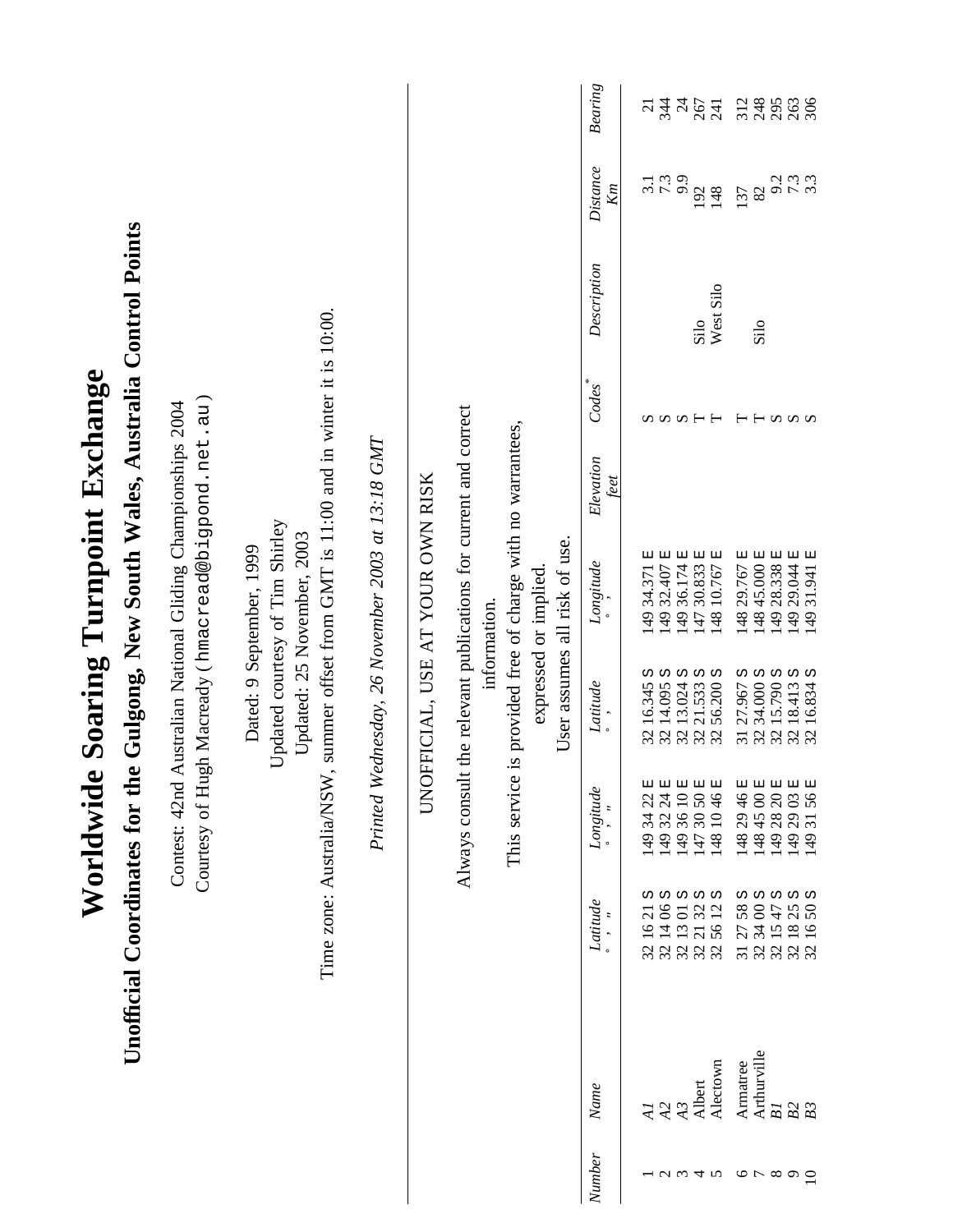| ı<br>č<br>Ï            |
|------------------------|
| $\sim$ 1.4 $\sim$      |
| مدامة<br>ŗ             |
| <br>ì                  |
|                        |
| $\sim$ 0.3 $\sim$<br>ı |

| <b>Bearing</b>                    | 279<br>548<br>$\equiv$                                                                                                                                                  | $305$<br>$71$<br>$\approx$<br>$\vec{a}$                                                               | *****                                                                                                                                                              | 319<br>$\boldsymbol{S}$<br>313<br>300                                                                                                 | 33<br>333<br>348                                                                                                                                                      | $\frac{23}{210}$<br>332                                                                                                           | 221<br>253<br>230                                                                                                               | 306<br>225<br>306<br>227                                                                                                                      |
|-----------------------------------|-------------------------------------------------------------------------------------------------------------------------------------------------------------------------|-------------------------------------------------------------------------------------------------------|--------------------------------------------------------------------------------------------------------------------------------------------------------------------|---------------------------------------------------------------------------------------------------------------------------------------|-----------------------------------------------------------------------------------------------------------------------------------------------------------------------|-----------------------------------------------------------------------------------------------------------------------------------|---------------------------------------------------------------------------------------------------------------------------------|-----------------------------------------------------------------------------------------------------------------------------------------------|
| <b>Distance</b><br>$\mathbb{K}$ m | 8888<br>$\overline{5}$                                                                                                                                                  | 224748                                                                                                | $10.0$<br>$2.4$<br>$8.9$<br>$241$<br>24                                                                                                                            | 543277                                                                                                                                | SSSH SH SHARS                                                                                                                                                         |                                                                                                                                   | $\frac{168}{96}$<br>205<br>187<br>187                                                                                           | 889827                                                                                                                                        |
| Description                       | $345$<br>$459$<br>$319$                                                                                                                                                 |                                                                                                       | Silo<br><b>A</b> F                                                                                                                                                 | Road Junction<br>Bridge<br>Town<br>Silo                                                                                               | Silo<br>Silo                                                                                                                                                          | $345$<br>$453$<br>$310$                                                                                                           | $\frac{310}{310}$<br>Silo                                                                                                       | <b>Beehive</b><br>Silo<br>Silo<br>$\frac{\text{Silo}}{\text{AF}}$                                                                             |
| Codes                             | $F + F$                                                                                                                                                                 | $F + F$                                                                                               | $A \times 2$                                                                                                                                                       |                                                                                                                                       |                                                                                                                                                                       | HHHHH HHHHH HHHHHH                                                                                                                |                                                                                                                                 | $F^{\mathbf{A}}$                                                                                                                              |
| Elevation<br>feet                 | 1001                                                                                                                                                                    | 351                                                                                                   | 545<br>531                                                                                                                                                         | 1549                                                                                                                                  | 1650<br>650                                                                                                                                                           |                                                                                                                                   | 545                                                                                                                             | 1050                                                                                                                                          |
| $\label{eq:congit} Longitude$     | 囯<br>54.833<br>57.100<br>49 05.500<br>49 49.267<br>23.067<br>$\overline{49}$<br>148<br>$\overline{6}$                                                                   | 4748.633<br>50 27.500<br>52.683<br>50 02.417<br>57.167<br>$\overline{45}$<br>$\ddot{4}$               | 더<br>58.500<br>33.713<br>33.086<br>45.067<br>29.041<br>47<br>49<br>$\frac{48}{5}$<br>49<br>49                                                                      | 58.500<br>49 15.000<br>48 18.367<br>48 22.700<br>48 12.100<br>$\frac{49}{5}$                                                          | 47 09.600 E<br>29.200<br>36.500<br>47 13.567<br>17.967<br>$\frac{49}{ }$<br>49<br>48                                                                                  | 48 44.100<br>33.633<br>23.567<br>49 02.400<br>24.367<br>48<br>48<br>49                                                            | 23.100 :<br>37.633 :<br>01.133<br>33.850<br>27.917<br>148<br>148<br>49<br>48<br>$\overline{47}$                                 | 더<br>57.050<br>48 39.533<br>38.067<br>36.167<br>27.017<br>148<br> 47<br>47<br>$\frac{48}{5}$                                                  |
| $Laitiude$                        | Ω<br>ω<br>35.150<br>57.333<br>55.278<br>12.567<br>33.867<br>$\overline{32}$<br>$\overline{\omega}$<br>29<br>$\overline{31}$<br>$\mathcal{S}$                            | ω ω<br>33 07.000<br>30 41.750<br>34 07.150<br>30 02.417<br>31 15.167                                  | w<br>w<br>30 09.500<br>50.700<br>23.284<br>19.107<br>20.687<br>32<br>32<br>33                                                                                      | C)<br>ω<br>00.500<br>03.100<br>24.550<br>40.100<br>07.533<br>$\overline{30}$<br>32<br>$\overline{31}$<br>$\overline{31}$              | w<br>ω<br>22.800<br>04.400<br>46.600<br>05.067<br>16.367<br>33<br>$\overline{30}$<br>33<br>$\overline{31}$<br>$\overline{31}$                                         | Ω<br>ω<br>ω<br>58.100<br>17.100<br>01.900<br>07.333<br>34.367<br>$\overline{30}$<br>33<br>32<br>$\overline{31}$                   | ω<br>ω,<br>Ω<br>57.600<br>22.633<br>48.833<br>18.083<br>26.167<br>33<br>33 <sub>1</sub><br>$32\,$<br>32                         | ω<br>ω<br>33.533<br>42.833<br>44.100<br>34.183<br>41.767<br>$\overline{31}$<br>33<br>$\overline{31}$<br>$\frac{2}{3}$                         |
| Longitude                         | 30E<br>50E<br>$\overline{16}$<br>$90\,$<br>149 23 04<br>14949<br>14854<br>14905<br>57<br>149                                                                            | 30E<br>$\begin{array}{c} 1 \end{array}$<br>38<br>1475241<br>14748<br>14557<br>15027                   | $\overline{30}$<br>43<br><b>Z</b><br>149 33 05<br>149 29 02<br>14745<br>33<br>58<br>$\overline{49}$<br>148                                                         | $\mathfrak{S}$<br>$\infty$<br>$\mathfrak{L}$<br>$\infty$<br>42<br>148 18<br>14958<br>14915<br>14812                                   | 36E<br>149 36 30 E<br>34<br>$\overline{c}$<br>58<br>14709<br>14829<br>14713<br>149 17                                                                                 | $38\,$<br>34<br>$\infty$<br>23<br>14833<br>14823<br>149 24<br>149 02<br>14844                                                     | 38<br>$\delta$<br>55<br>$\overline{51}$<br>$\infty$<br>14801<br>237<br>33<br>27<br>149<br>148<br>148<br>147                     | 32<br>5703<br>38 04<br>$\overline{10}$<br>$\overline{c}$<br>$\frac{36}{27}$<br>14839<br>148<br>147<br>147<br>148                              |
| Latitude<br>$\circ$               | ω ω ω<br>ω ω<br>$\mathfrak{F}$<br>$\Omega$<br>52<br>$\infty$<br>$\overline{17}$<br>55<br>3212<br>35<br>30 57<br>33<br>29<br>$\overline{31}$<br>$\overline{\mathcal{E}}$ | ω ω<br>ω<br>ω ω<br>$\infty$<br>$\Box$<br>$\infty$<br>45<br>25<br>3115<br>3307<br>3407<br>3041<br>3002 | <b>ω ω ω ω</b><br>$\overline{30}$<br>$8^{\circ}$<br>$\overline{17}$<br>$\overline{c}$<br>32 20 41<br>$\boxed{9}$<br>$\mathfrak{L}$<br>3009<br>50<br>$32^{2}$<br>33 | <b>www.or</b><br>$\mathfrak{S}$<br>$\delta$<br>31 40 06<br>32<br>33<br>$\otimes$<br>3203<br>3107<br>$\overline{z}$<br>$\overline{30}$ | <b>ω ω ω ω</b><br>36<br>$\frac{8}{3}$<br>33 05 04<br>$\overline{z}$<br>$\mathfrak{L}$<br>3146<br>22<br>$\overline{16}$<br>33 04<br>30 <sub>1</sub><br>$\overline{31}$ | ω ω ω<br>ω ω<br>8 <sup>o</sup><br>22<br>54<br>$\Omega$<br>$8^{\circ}$<br>3134<br>$\frac{58}{17}$<br>3207<br>$\overline{30}$<br>33 | <b>ω ω ω ω</b><br>36<br>$\delta$<br>$\Xi$<br>$50\,$<br>38<br>$18\,$<br>$rac{26}{57}$<br>48<br>22<br>32<br>33 <sub>1</sub><br>33 | ω ω<br>ω<br>ω ω<br>$50\,$<br>3144 06<br>$\mathfrak{L}$<br>$\frac{6}{4}$<br>$\Xi$<br>33<br>3142<br>$\mathfrak{F}$<br>$\frac{1}{4}$<br>33<br>33 |
| Name                              | Barradine<br>Binnaway<br>Ballimore<br>Baan Baa<br>Bellatta                                                                                                              | Bogan Gate<br>Bribbabree<br>Boggabri<br>Bourke<br>Breeza                                              | Burren Junction<br>Caragabel<br>C<br>C3<br>U                                                                                                                       | Combogolong<br>Combara<br>Cobbora<br>Cassilis<br>Collie                                                                               | Condobolin Town<br>Come-by-Chance<br>Coonabarabran<br>Condobolin<br>Coolah                                                                                            | Elong Elong<br>Coonamble<br>Dunedoo<br>Curban<br>Cudal                                                                            | Eumungerie<br>Eugara<br>Forbes<br>Fifield<br>Finish                                                                             | Gilgandra Beehive<br>Gobondery<br>Goolagong<br>Gilgandra<br>Garema                                                                            |
| Number                            | $\omega$<br>$\tilde{\mathcal{L}}$<br>ব                                                                                                                                  | $\overline{c}$<br>$\sim$<br>$\frac{8}{19}$                                                            | 2342<br>$\overline{c}$                                                                                                                                             | 26<br>28888                                                                                                                           | 28, 24, 24<br>$\overline{31}$                                                                                                                                         | <b>screen</b>                                                                                                                     | $\frac{1}{4}$<br>43<br>45<br>$\frac{4}{3}$<br>$\frac{1}{4}$                                                                     | 46<br>48<br>47<br>$\frac{9}{4}$<br>50                                                                                                         |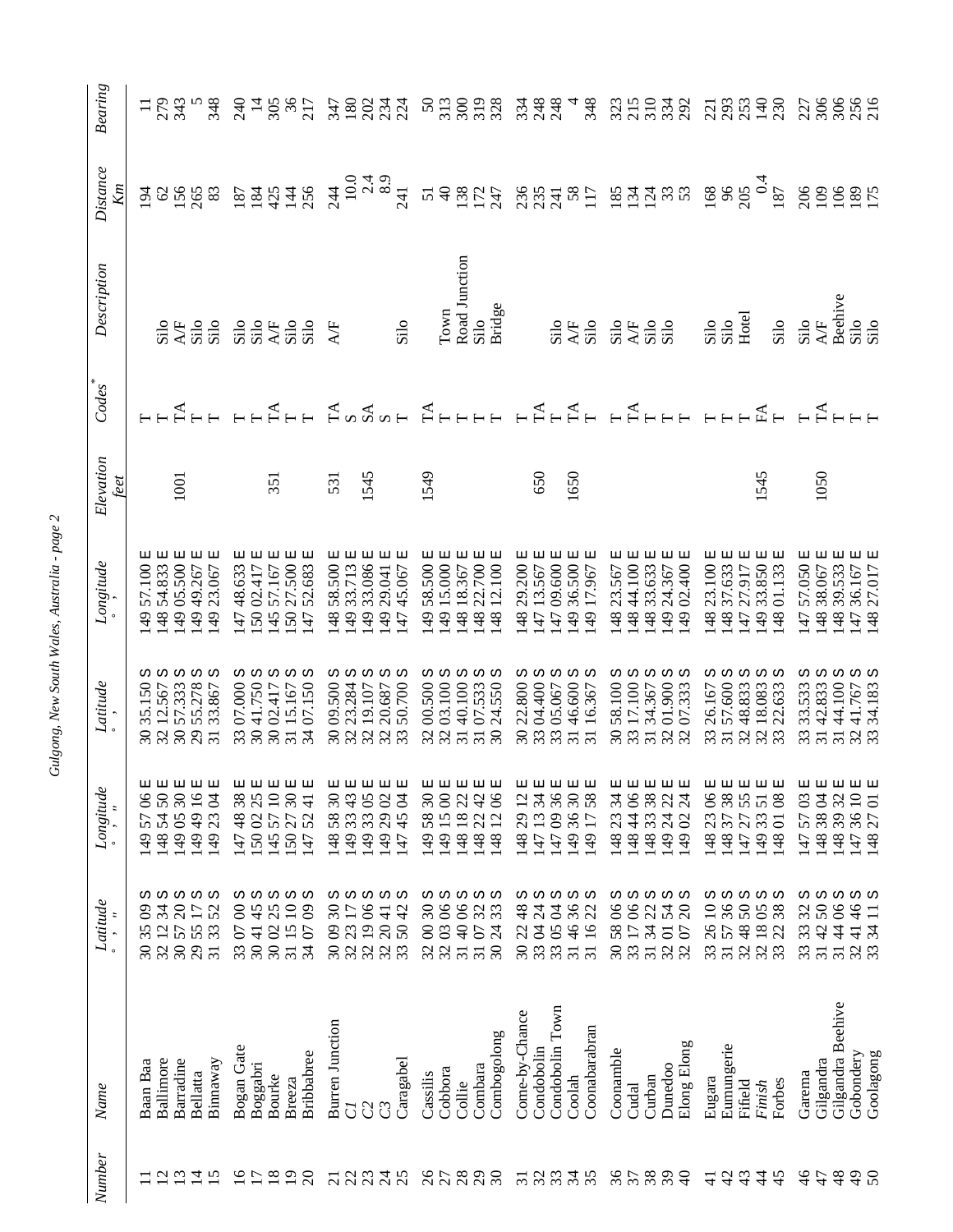| Number                | Name                           | Latitude                                                                                              | Longitude                                                               | Latitude                                                      | $\label{eq:cong} Longitude$            | Elevation<br>feet | Codes      | Description                      | <b>Distance</b><br>Кm         | <b>Bearing</b>   |
|-----------------------|--------------------------------|-------------------------------------------------------------------------------------------------------|-------------------------------------------------------------------------|---------------------------------------------------------------|----------------------------------------|-------------------|------------|----------------------------------|-------------------------------|------------------|
| 52<br>$\overline{51}$ | Grenfell<br>Gueirie            | ω ω ω<br>52<br>39<br>23<br>54<br>32<br>33                                                             | ロ<br>囸<br>57<br>57<br>14849<br>$\infty$<br>148                          | Ω<br>w<br>54.650<br>23.867<br>32<br>33                        | 国<br>더<br>09.950<br>148 49.617<br>48   |                   |            | Silo<br>Silo                     | $\mathcal{L}$<br>221          | 216<br>261       |
| 53                    | Gular                          | 34<br>3120                                                                                            | 国<br>$\overline{\Omega}$<br>14827                                       | w<br>20.567<br>$\overline{31}$                                | 国<br>27.333<br>48                      |                   |            | Silo                             | 149                           | 315              |
| 54                    | Gulgong                        | ω ω<br>54<br>32 17<br>30 57                                                                           | 40 E<br>149 33.                                                         | ω ω<br>17.900<br>$\overline{32}$                              | 티<br>33.667<br>49                      | 1545<br>860       | TAH        | AÆ                               |                               |                  |
| 55                    | Gunnedah                       | 42                                                                                                    | 回<br>45<br>150 14                                                       | 57.700<br>$\overline{30}$                                     | 보<br>50 14.750                         |                   | $\Gamma$ A | AÆ                               | $\overline{2}$                | र्व              |
| 56                    | Gunningbland                   | $\infty$                                                                                              | 国<br>53<br>147                                                          | w<br>08.150                                                   | 54.883<br>47                           |                   |            | Township                         | $\frac{80}{2}$                | 238              |
| 57                    | Kadungle                       | ω ω<br>$\overline{2}$<br>33 08<br>32 46<br>33 18                                                      | 国<br>48<br>54<br>147                                                    | w<br>46.400<br>32                                             | 더 더<br>37.800<br>$\overline{47}$       |                   |            | Silo                             | 189                           | 253              |
| 58                    | Lake Cargellico                | Ω<br>34                                                                                               | 国<br>$\overline{c}$<br>14622                                            | 18.567<br>33                                                  | 囸<br>22.400<br>$\frac{46}{5}$          |                   |            | Silos                            | 318                           | 248              |
| 59                    | Leadville                      | ω ω<br>50<br>$\infty$<br>$\frac{32}{31}$                                                              | 国<br>$\infty$<br>33<br>149                                              | ω<br>00.833<br>32                                             | 囸<br>33.000<br>149                     |                   |            | Township                         | $\Im$                         | 358              |
| $\infty$              | Mendooran                      | $\overline{18}$<br>50                                                                                 | 囸<br>22<br>14908                                                        | ω<br>50.300<br>$\overline{31}$                                | 囸<br>08.367<br>49                      |                   |            | Silo                             | 65                            | 322              |
| 61                    | Merrygoen                      | w<br>$8^{\circ}$<br>$50\,$<br>$\frac{31}{33}$                                                         | 囸<br>8 <sup>o</sup><br>$\overline{4}$<br>149                            | ω<br>50.100<br>$\overline{31}$                                | 囸<br>14.100<br>$\frac{49}{5}$          |                   |            | Silo                             | $\circledcirc$                | 329              |
| 62                    | Molong                         | 0600                                                                                                  | 티<br>$\infty$<br>52<br>148                                              | w<br>06.000<br>33                                             | 티<br>52.000<br>48                      |                   |            |                                  | $\overline{110}$              | 216              |
| 63                    | Moree                          | 3002<br>29                                                                                            | 国<br>43<br>50<br>149                                                    | w<br>30.033<br>29                                             | 보<br>50.717<br>49                      | 702<br>1552       | Ã          | AÆ                               | 312                           |                  |
| $\mathcal{L}$         | Mudgee                         | ທ ທ ທ ທ<br>54<br>33<br>32                                                                             | 囸<br>$\mathcal{Z}$<br>36<br>149                                         | w<br>33.900<br>$\overline{32}$                                | 回<br>36.567<br>49                      |                   | $F_{F}$    | <b>A/F</b>                       | $\frac{30}{2}$                | $\overline{171}$ |
| 65                    | Mullaly                        | $\Theta$<br>3106                                                                                      | 囸<br>$\Omega$<br>$\overline{5}$<br>149.                                 | S<br>06.667<br>$\overline{31}$                                | 囸<br>54.333<br>149                     |                   |            | Township                         | 136                           | $\overline{4}$   |
| 66                    | Murranbong                     | 45<br>$\supseteq$<br>$\frac{32}{30}$                                                                  | 囸<br>$50\,$<br>57<br>148                                                | ω<br>10.750<br>$\overline{32}$                                | ロ<br>57.833<br> 48                     |                   |            | Silo                             | $58$<br>221                   | 283              |
| 67                    | Narrabri                       | ω ω<br>$\overline{c}$<br>$\overline{1}$                                                               | 囸<br>42<br>49<br>149                                                    | ω<br>19.200<br>$\overline{30}$                                | 티<br>49.700<br>49                      | <b>164</b>        | $\Gamma$ A | <b>A/F</b>                       |                               |                  |
| $68\,$                | Narromine                      | 56<br>$13\,$<br>32                                                                                    | 티<br>$\infty$<br>14814                                                  | ω<br>13.933<br>$\overline{32}$                                | 囸<br>48 14.150                         |                   |            | Beehive Silo                     | 125                           | 273              |
| 69                    | Neilrex                        | ω ω ω<br>$\delta$<br>3143                                                                             | 国<br>$\mathfrak{S}$<br>14918                                            | 43.083<br>$\overline{31}$                                     | ᄗ<br>49 18.500                         |                   | $\Box$     | Silo                             | 69                            | 340              |
| $\sqrt{2}$            | Nevertire                      | 56<br>50<br>$\overline{31}$                                                                           | 国<br>32<br>14743                                                        | ω<br>50.933<br>$\overline{31}$                                | 티<br>43.533<br>47                      |                   |            | Silo                             | 180                           | 286              |
| $\overline{7}$        | Nyngan                         | $\beta$<br>33<br>$\overline{31}$                                                                      | 囸<br>$\overline{34}$<br>14712                                           | ω<br>33.067<br>$\overline{31}$                                | ロ<br>47 12.567                         | 571               | $\Gamma$   | Terminal                         | 237                           | 290              |
| 72                    | Ootha                          | ω ω ω<br>$\Omega$                                                                                     | 国<br>48<br>26<br>147                                                    | ω<br>07.333<br>33                                             | 티<br>26,800<br>47                      |                   | $\vdash$   | Silo                             | 218                           | 245              |
|                       | Parkes A/F                     | 58                                                                                                    | 囸<br>25<br>$\overline{4}$<br>148                                        | ω<br>07.967<br>33                                             | 囸<br>14.417<br>48                      | 1070              | $\Gamma$ A |                                  |                               | 233              |
| 74                    | Parkes Silo                    | ω<br>Ω<br>Å<br>$\infty$<br>3307<br>3307<br>3304                                                       | 囸<br>보<br>$\beta$<br>$\overline{10}$<br>148 11<br>$\overline{1}$<br>148 | Ω<br>44.033<br>09.067<br>33                                   | 티<br>囸<br>11.067<br>48<br>48           |                   |            |                                  | 1580                          | 233              |
| 75                    | Peakhill                       |                                                                                                       |                                                                         | 32                                                            | 11.167                                 |                   |            | Silo                             |                               | 249              |
| 76                    | Pilliga                        | w<br>$80^{\circ}$<br>$\overline{21}$<br>$\overline{\mathcal{E}}$                                      | 囸<br>$\delta$<br>14853                                                  | w<br>21.133<br>$\overline{\mathcal{E}}$                       | 더<br>53.433<br>148                     |                   |            |                                  | 226                           | 343              |
| 77                    | Premer                         | $\overline{\mathcal{E}}$<br>27<br>$\overline{31}$                                                     | 30 E<br>14944                                                           | ω<br>27.500<br>$\overline{31}$                                | 国<br>44.500<br>149                     |                   |            | Township                         | 95                            | $\Xi$            |
| 78                    | Rylestone                      | 8<br>$\frac{4}{6}$<br>32                                                                              | $30E$<br>59<br>149                                                      | w<br>46.100<br>32                                             | 回<br>59.500<br>49                      | 2001              | $\Gamma$   | <b>A/F</b>                       | 66                            | 142              |
| $80^{8}$              | Tambar Springs<br>Spring Ridge | <b>ω ω ω ω</b><br>8 <sup>o</sup><br>$\infty$<br>$\overline{24}$<br>$\overline{21}$<br>$\overline{31}$ | 国<br>回<br>$\infty$<br>25<br>150 15<br>50<br>149                         | ω ω<br>21.000<br>24.100<br>$\overline{31}$<br>$\overline{31}$ | 国<br>囸<br>15.000<br>50.417<br>50<br>49 |                   |            | Silo                             | $\overline{119}$<br>$\approx$ | $\frac{2}{3}$    |
|                       |                                |                                                                                                       |                                                                         |                                                               |                                        |                   |            |                                  |                               |                  |
| $\overline{81}$       | The Troffs                     | ω ω<br>$_{08}$<br>$50\,$                                                                              | 回<br>$\overline{18}$<br>39<br>147                                       | ω<br>50.133<br>33                                             | 囸<br>39.300<br>$\ddot{t}$              |                   |            | Silo                             | 188                           | 251              |
| 82                    | Tichborne                      | $\Omega$<br>$\overline{1}$                                                                            | 06 E<br>$\Omega$<br>148                                                 | 14.333                                                        | 囸<br>07.100<br>48                      |                   |            |                                  | 171                           | 232              |
| 83                    | Tomingley Junction             | Ω<br>52<br>34                                                                                         | 148 13 40 E                                                             | ω<br>34.867<br>$\overline{32}$                                | 囸<br>48 13.667                         |                   |            | Road Junction                    | $\overline{29}$               | 256              |
| 84<br>85              | Tomingley Silo<br>Tooraweenah  | ω ω<br>50<br>$\overline{40}$<br>33<br>26<br>28.287                                                    | 20 E<br>回<br>28<br>14809<br>$\overline{5}$<br>148                       | ω<br>ω<br>33.833<br>26.667<br>32<br>$\overline{31}$           | 囸<br>囸<br>148 09.333<br>54.467<br>48   | 138               | $\Gamma$   | Silo<br>West<br>$\Delta$ F       | 135<br>$\overline{13}$        | 257<br>327       |
|                       |                                |                                                                                                       |                                                                         |                                                               |                                        |                   |            |                                  |                               |                  |
| 86<br>87              | Tottenham                      | w<br>$\mathfrak{S}$<br>4<br>32 14<br>32 02<br>32 55                                                   | 国<br>$\beta$<br>$\overline{9}$<br>$\overline{c}$<br>147<br>147          | ω<br>14.733<br>$\overline{32}$                                | 囸<br>21.267<br>147<br>47               |                   |            | Silo<br>Silo                     | 208                           | 271              |
| 88                    | Trundle<br>Trangie             | ω ω<br>54                                                                                             | 国<br>国<br>$\beta$<br>59<br>43<br>147                                    | w<br>S<br>32 02.500<br>55.900<br>32                           | 回<br>티<br>59.067<br>43.067<br>47       |                   |            | Silo                             | 186<br>$\overline{51}$        | 280<br>247       |
| 89                    | Tullamore                      | 8 <sup>o</sup>                                                                                        | 38<br>34<br>147                                                         |                                                               | 34.633<br>47                           |                   |            |                                  | $\mathbf{g}$                  |                  |
| $\infty$              | Ulan                           | ω ω<br>$\infty$<br>$\frac{38}{17}$<br>32                                                              | 国国<br>4406<br>149.                                                      | 38.100 S<br>17.100 S<br>32                                    | 国国<br>149 44.100                       | 1522              | $\Gamma$ A | $\frac{\text{Silo}}{\text{A/F}}$ | $\overline{5}$                | 258<br>85        |

Gulgong, New South Wales, Australia - page 3 *Gulgong, New South Wales, Australia - page 3*